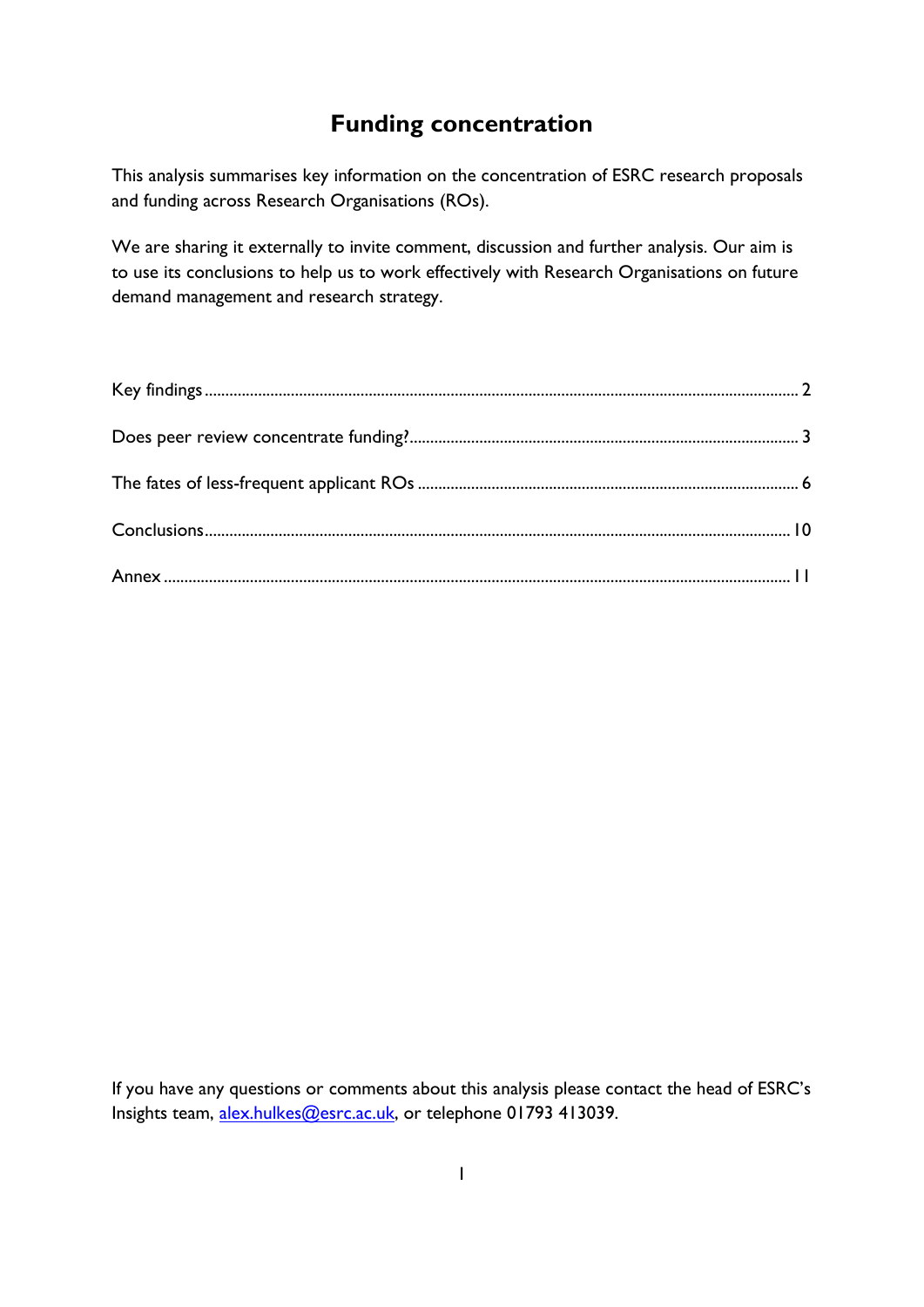# <span id="page-1-0"></span>**Key findings**

ESRC peer review processes do not concentrate funding to a degree greater than that apparent in the proposals that request the funding.

ROs which apply infrequently appear to have lower success rates than do those which are more active applicants.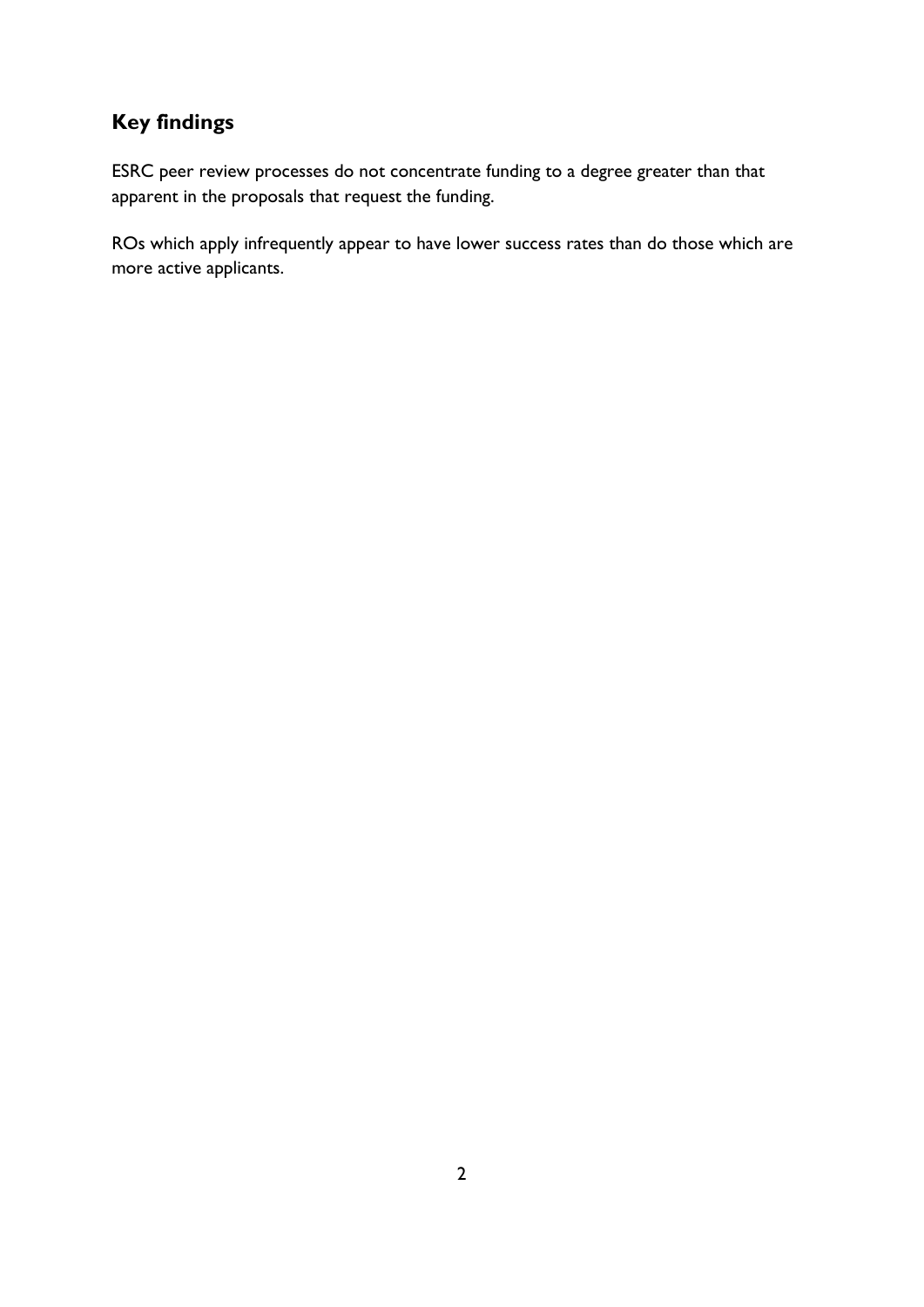## <span id="page-2-0"></span>**Does peer review concentrate funding?**

Gini coefficients are an indicator of how evenly funding requests and awards are distributed across ROs. Figure 1 shows the Gini coefficients for ESRC funding requested and awarded over the financial years  $2011 - 12$  $2011 - 12$  $2011 - 12$  to  $2016 - 17$ <sup>1</sup>:



Figure 1: Gini coefficients for funding requested and awarded by RO, 2011-12 to 2016-17.

Funding requests and awards have become more distributed since a peak of concentration in 2013-14, but the net change since 2011-12 is small. Funding awarded is as likely to be more concentrated than funding requested as it is to be less concentrated.

<span id="page-2-1"></span><sup>&</sup>lt;sup>1</sup> This analysis uses the data available at [http://www.esrc.ac.uk/about-us/performance-information/application](http://www.esrc.ac.uk/about-us/performance-information/application-and-award-data/)[and-award-data/](http://www.esrc.ac.uk/about-us/performance-information/application-and-award-data/)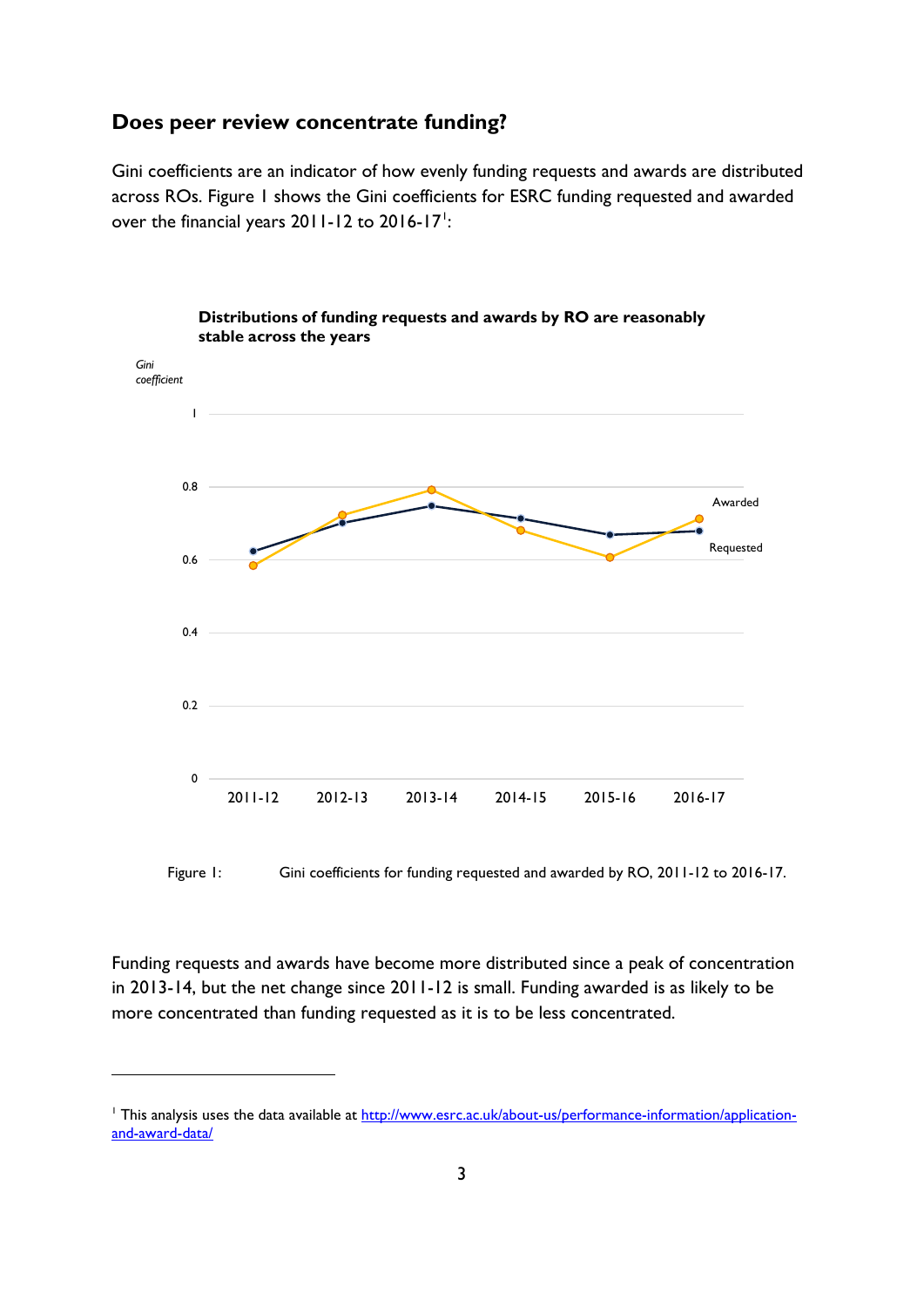Gini coefficients for applications and awards tend to vary together (Figure 2), with almost all the variability in one measure being associated with variability in the other:



#### **The more concentrated the requests, the more concentrated the awards**

Figure 2: Correlation between Gini coefficients for funding requested and awarded, 2011-12 to 2016-17 (note the truncated x-axis.)  $R^2$  = .79

There is little room for factors other than the source and composition of the proposals submitted to influence the actual distribution of funding.

The ratio of the Gini coefficient for awards to that for applications can be expected to reflect the influence of ESRC decision processes on funding concentration across ROs. If this ratio is greater than 1, ESRC processes are concentrating funding to a greater degree than the pattern of applications might suggest. If the ratio is less than 1 we are distributing funding more widely. The value of the ratio gives an indication of the strength of the effect that ESRC decisions might be having.

Figure 3 shows this ratio for each of the last six years: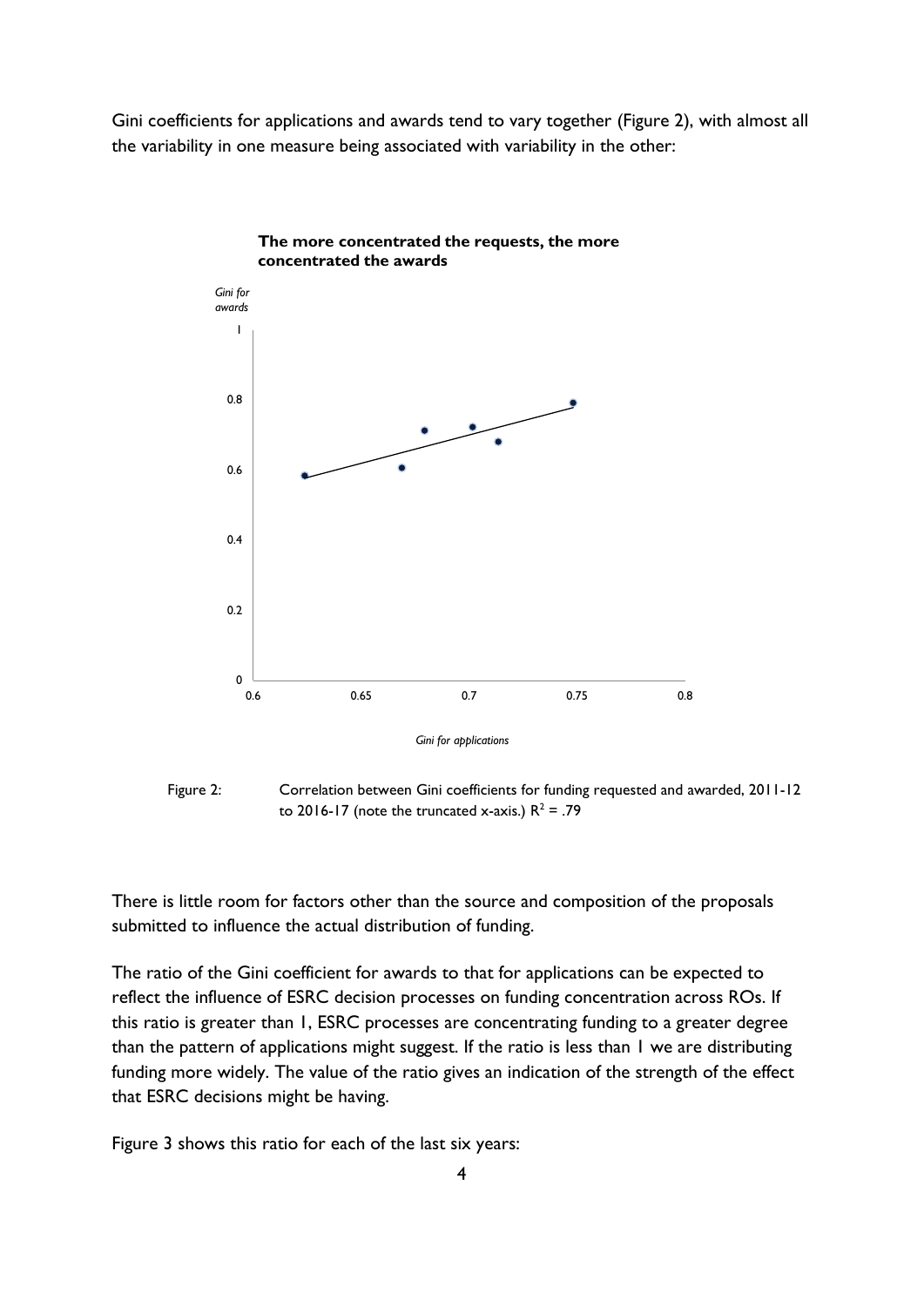

#### **Gini coefficients for funding awarded and requested differ very little**

Figure 3: ratio of Gini coefficients by RO, funded to requested, 2011-12 to 2016-17.

The ratio ranges between 0.90 and 1.05 and there is no discernible trend. It does not appear that ESRC review processes act systematically either to concentrate or redistribute funding across ROs. The overall distribution of funding actually awarded is very similar to that of the requests for funding that are received.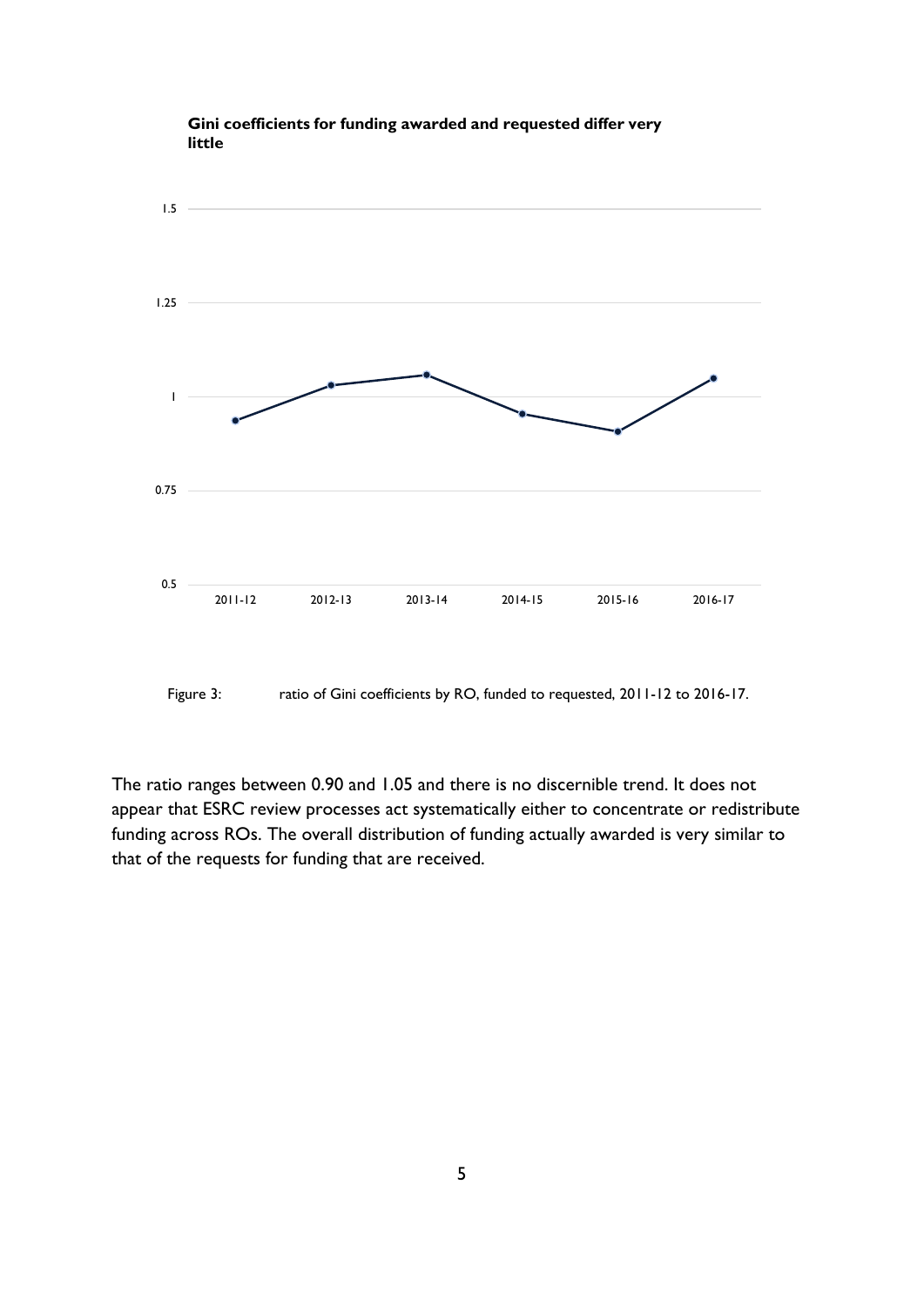### <span id="page-5-0"></span>**The fates of less-frequent applicant ROs**

Across the 428 ROs who applied at least once in the period of the data, there were 1065 application years (in other words years in which an RO actually made an application<sup>[2](#page-5-1)</sup>.) Of these 1065 application years, 577 (54%) ended without the award of an ESRC grant. These range from years in which just one proposal was submitted and none was received, all the way up to a year in which an RO submitted 20 proposals but received no awards<sup>[3](#page-5-2)</sup> (Figure 4):



**Less frequent applicants comprise the majority of those not receiving awards**

Figure 4: application years without awards, 2011-12 to 2016-17. Total is 577.

Most commonly (nearly 80% of the time) years without an award are experienced by ROs applying just once or twice. As the number of proposals submitted by an RO in a year goes up it becomes increasingly unlikely that no award will be made.

<span id="page-5-1"></span><sup>&</sup>lt;sup>2</sup> In this terminology an application year of, for example, 6 is a year in which an RO submitted 6 applications.

<span id="page-5-2"></span><sup>&</sup>lt;sup>3</sup> This seems like unusually bad luck, but in fact with an average success rate of 24%, the probability of an event this extreme happening by chance is about 3 in 1000. With seven application years featuring 20 applications, while unlikely, it's not inconceivable that we would see such an extreme result by chance.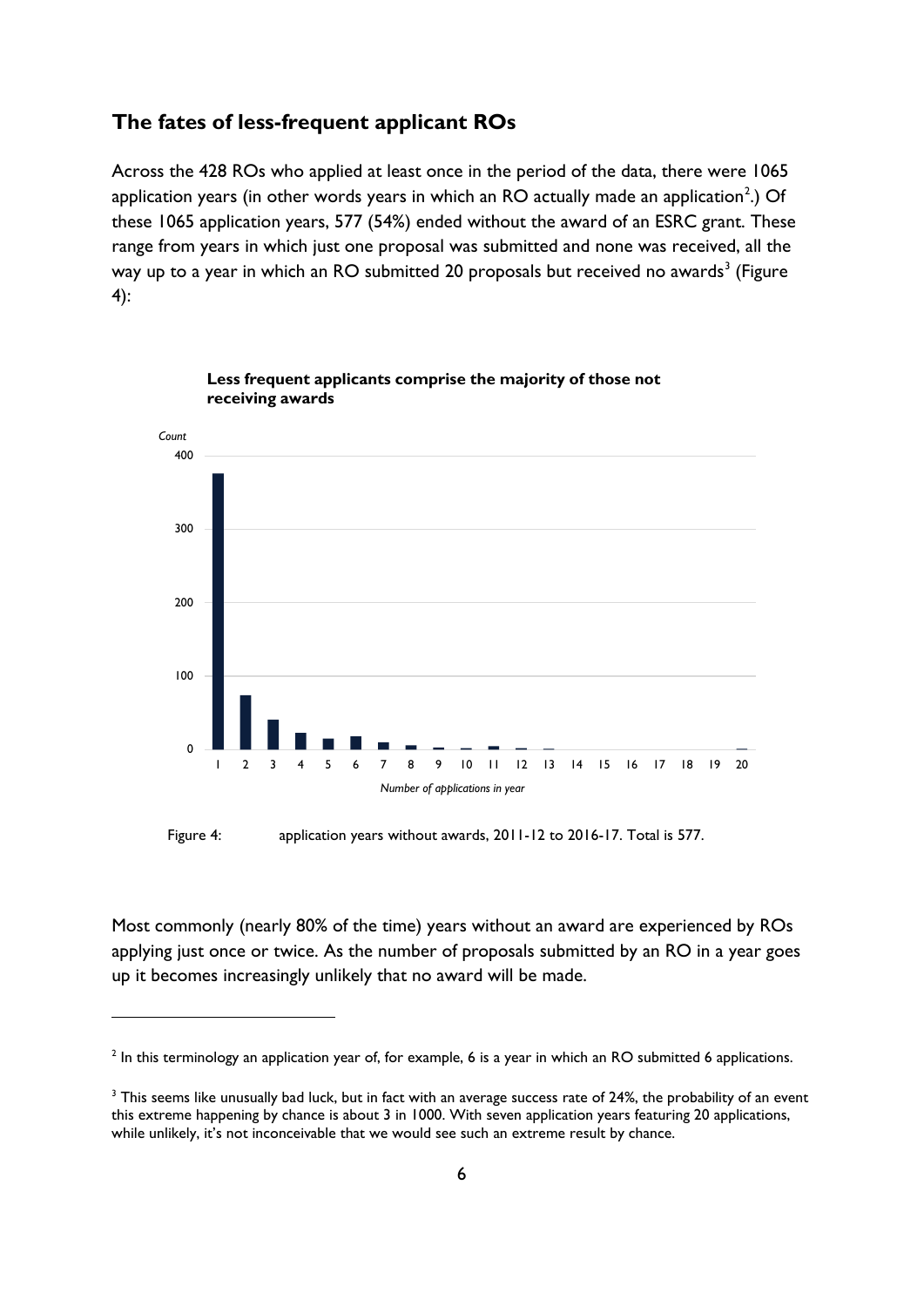Over the last six financial years the 428 ROs submitted a range of between 1 and 93 applications in each of their application years. The proportion of application years which resulted in the award of at least one grant is shown in Figure 5:



#### **The most frequent applicants tend not to come away empty-handed**

Figure 5: % of application years with at least one award made, by number of applications, 2011-12 to 2016-17. Application years greater than 25 are not shown as all greater than 20 resulted in at least one award. Error bars are 95% confidence intervals based on the Wilson score approach.

As expected, it's rare for any RO to submit many proposals without receiving at least one award, but quite common for infrequent applicants to do so. This trend helps illuminate the fate of less-frequent applicants.

If the success rate does not vary with the number of applications, the expected proportion of application years that might result in at least one award being made is

$$
1 - [(1 - success\ rate)^n]
$$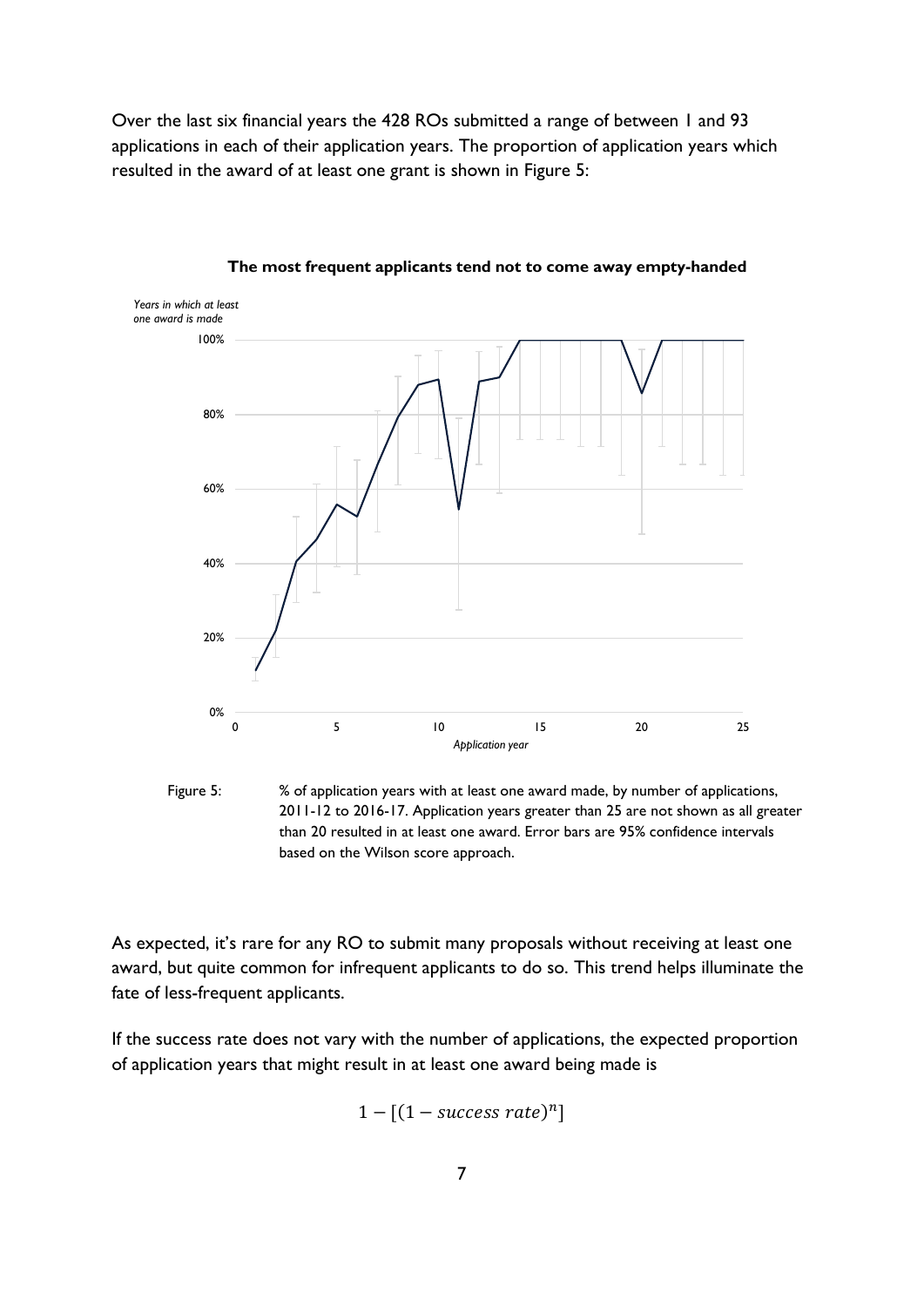Where *n* is the number of applications made (1,2,...93). This proportion is in effect 1 when *n* greater than about 20, for all realistic success rates.

Figure 6 shows, in addition to the data in Figure 5, the expected proportion of years in which funding is awarded (shown in red , based on the prevailing 24% success rate) and a third line (yellow) which indicates the 'experienced' success rate – the success rate which most closely matches the observed data for these lower rates of application:



**Less frequent applicants seem to experience lower success rates**

Figure 6: Expected (red), observed (dark blue) and 'experienced' (yellow) % of application years with at least one award made, by number of applications, 2011-12 to 2016-17. Error bars are 95% Wilson score confidence intervals.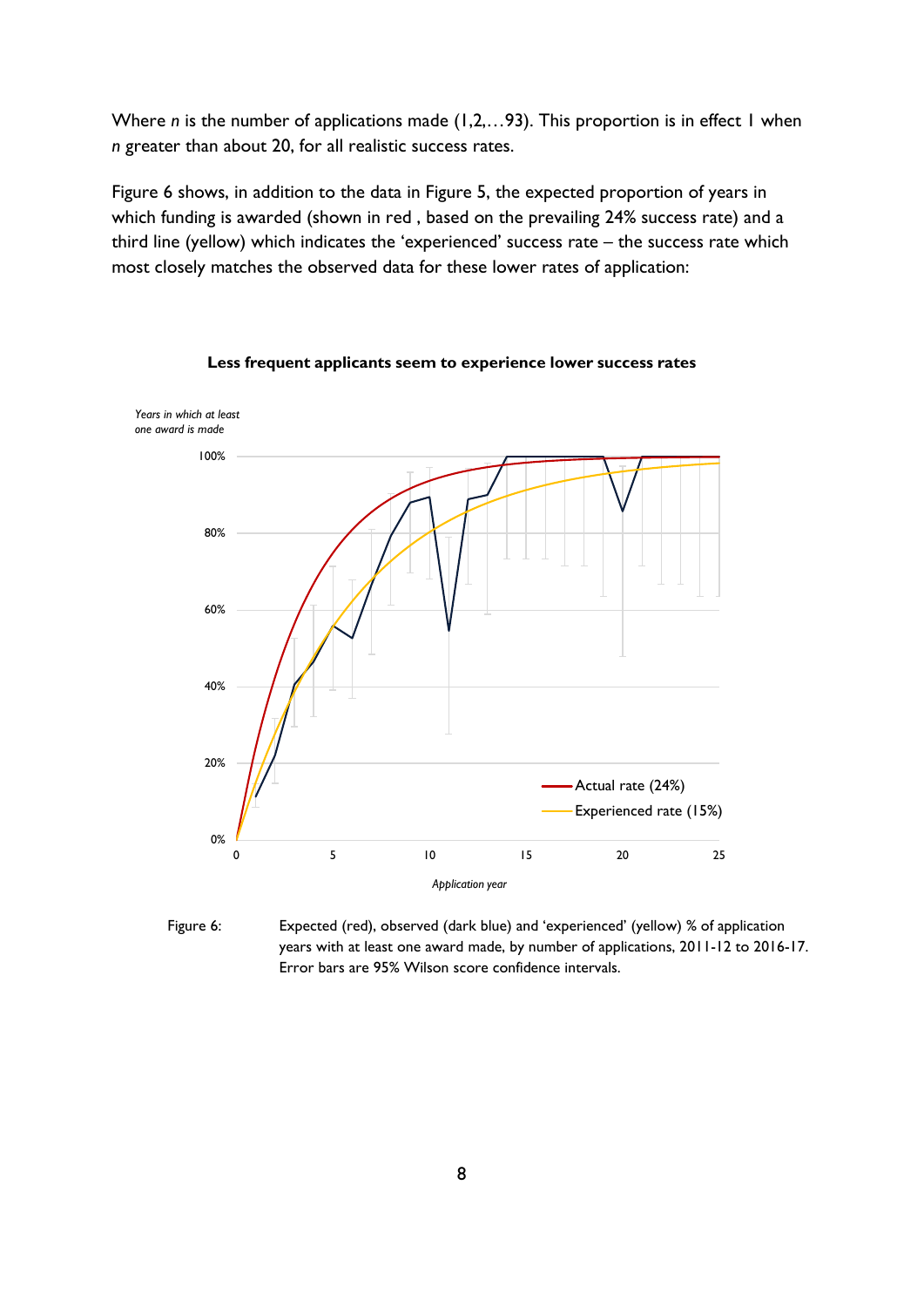Visually, an experienced rate of about 15% is quite a good fit for the data, especially for ROs applying fewer than five times in a year. This is of course much lower than the rate for all proposals of 2[4](#page-8-0)% $\mathrm{^4}.$ 

ROs which apply less frequently experience a reduced success rate. Whether they experience this rate because they apply less frequently, or they apply less frequently because they tend to experience a reduced rate, or whether some other factor influences both, requires further investigation.

<span id="page-8-0"></span><sup>&</sup>lt;sup>4</sup> It could be argued that, as the confidence intervals for the data often include the true overall rate, we cannot say that the experienced rate is in fact lower than the overall rate. But not all intervals include the overall rate, and in all cases the overall rate is greater than the experienced rate, suggesting that the difference is systematic and real. A closer look at this experienced success rate, and how it might vary with the number of applications, is in the annex.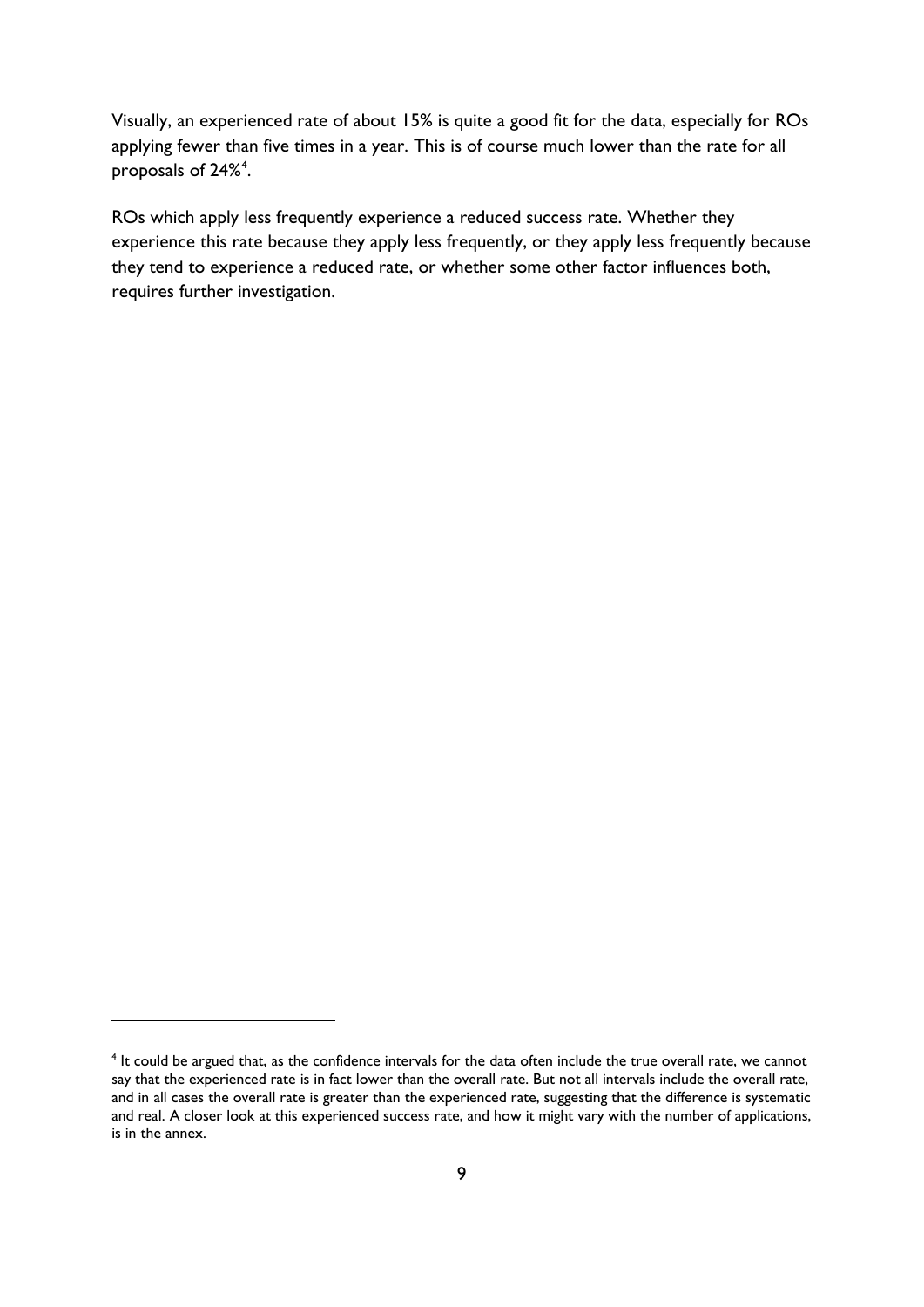## <span id="page-9-0"></span>**Conclusions**

The overall distribution of funding that is awarded by ESRC matches the distribution of funding requests that we receive. ESRC neither concentrates nor redistributes funding across ROs, at least not relative to the pattern we see in proposals.

We do not take from the poor and give to the rich, and we're not the Robin Hood of the Research Councils either. Taken together with what we know about the relative flatness of success rates it seems that suggestions of selection in favour of larger ROs in peer review are likely to have little substance. That's as it should be, as RO size on its own is not a sign of quality.

Across the social sciences we do of course concentrate funding. That is the job of the Research Councils. But we concentrate it in the hands of those who can use it to greatest effect – or at least we try to make sure that this is what happens. And it just so happens that we find more of those people in the larger ROs.

Where there is concentration, there will be those who lose out. It appears that those who lose out tend to be the ones who don't apply very frequently. If an RO applies only once or twice a year they can expect to have a lower success rate than their more active peers. This pattern persists up until an RO is applying about 20 times a year. At that point the success rate probably starts to become higher than average.

The direction of causation is important. A world in which a lower underlying success rate results in less frequent applications is different to one in which a less active application culture leads to a lower success rate. The former is better and also seems more likely.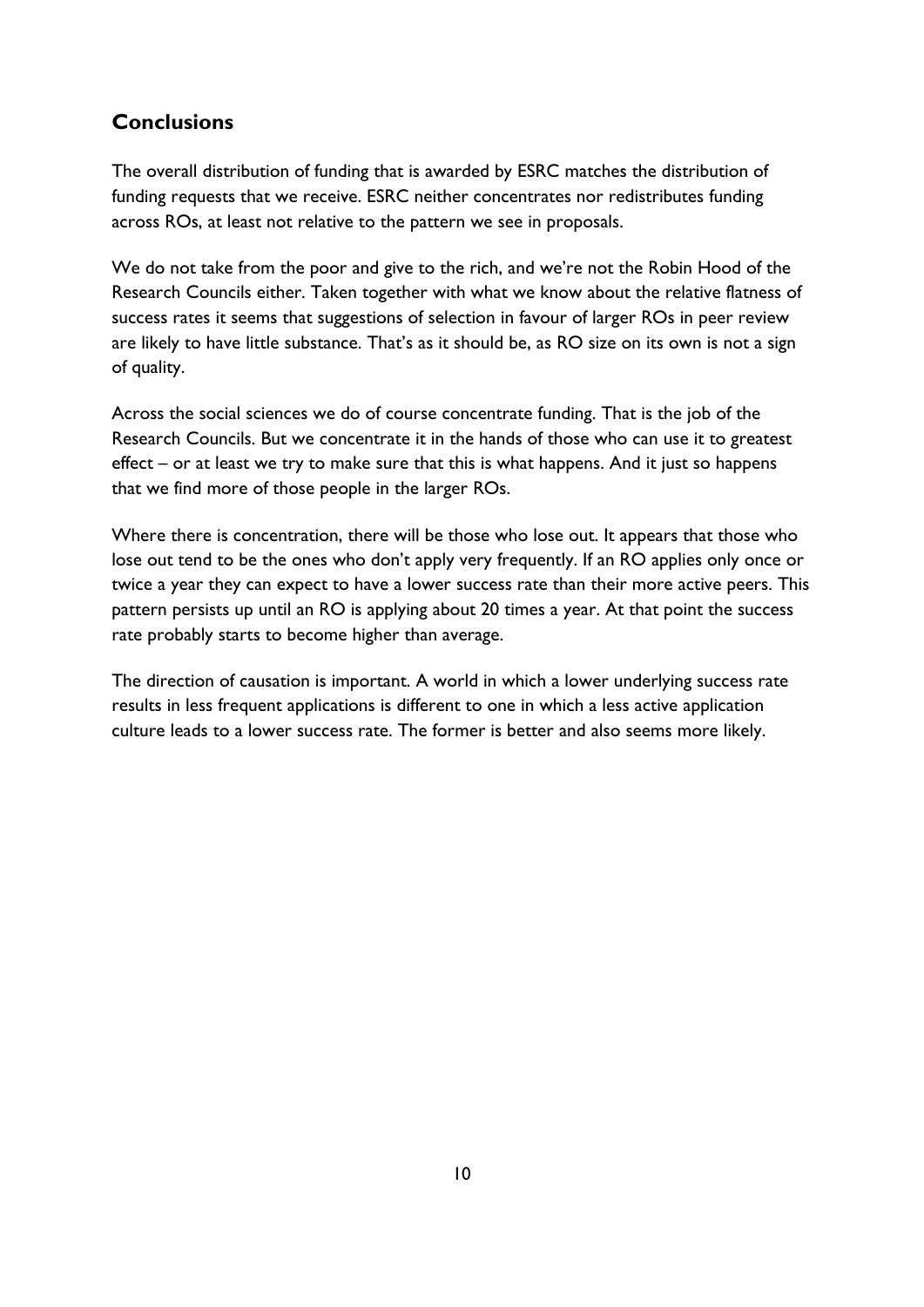### <span id="page-10-0"></span>**Annex**

For a success rate that is independent of the number of applications the expected proportion of application years that result in at least one award being made is

$$
1 - [(1 - success\ rate)^n]
$$

Taking (1- success rate) to be the 'failure rate' (FR) and treating the proportion as a probability, *p*, of getting at least one award from *n* applications:

$$
p=1-FR^n
$$

And

$$
1-p = FR^n
$$

So the odds of receiving at least one award are:

$$
odds = \frac{1 - FR^n}{FR^n}
$$

$$
odds = \frac{1}{FR^n} - 1
$$

$$
odds + 1 = FR^{-n}
$$

If the relationship between log(*odds*+1) and *n* were linear it would be described by:

$$
\log(odds + 1) = -\log(FR) \times n
$$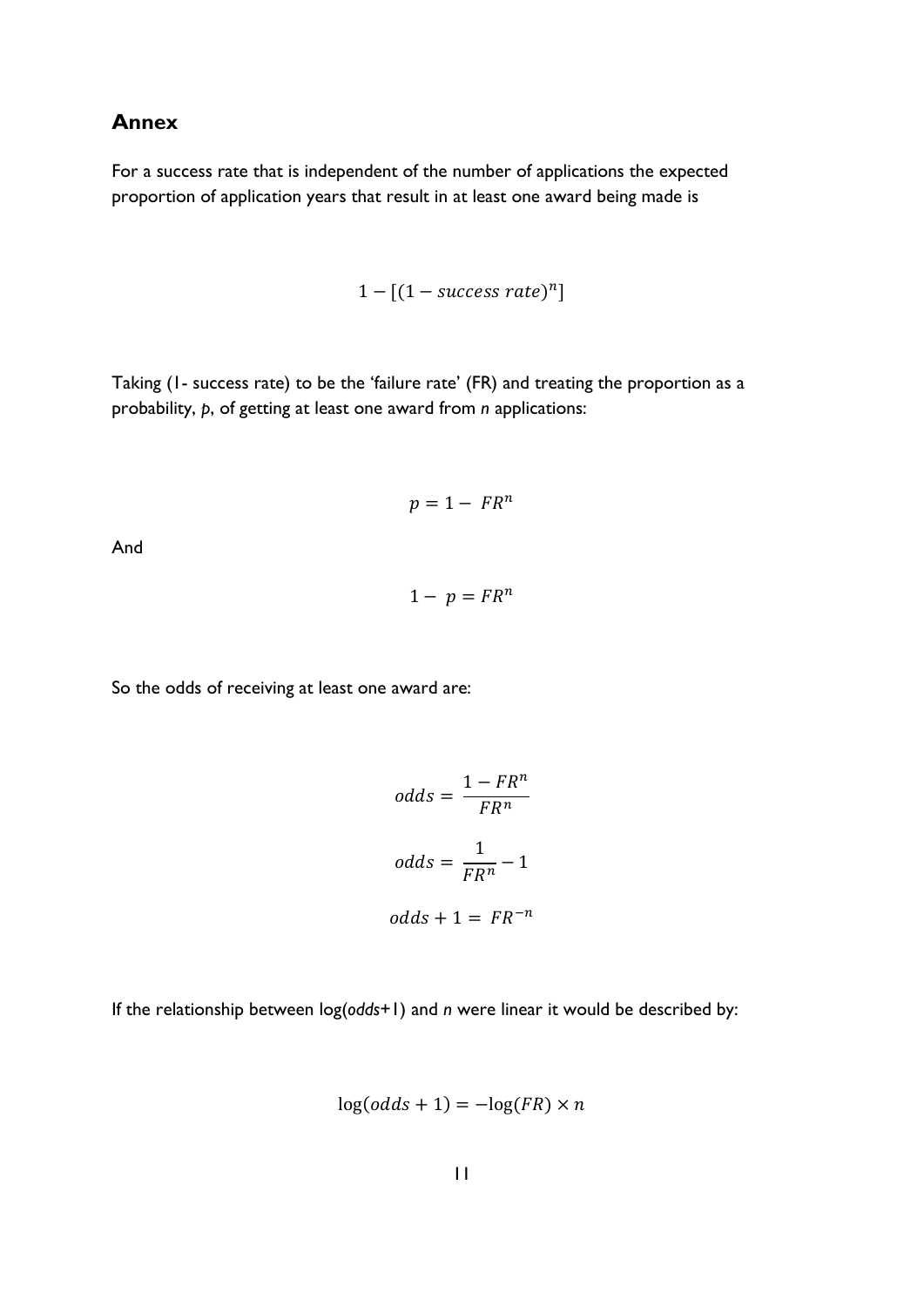This gives estimated success rates for less frequent applicants of between 17% and 22%, which is qualitatively in agreement with Figure 6.

Plotting the observed odds for *n* up to 12 it is obvious that this relationship is in fact not linear<sup>[5](#page-11-0)</sup>:



 $log_{10}$ (odds of at least one award being made +1) against number of applications made in year for applications in financial years 2014-15 to 2016-17. *n* = 11 is omitted as there is some doubt about the validity of the datapoint, though a similar result is obtained with it included. Regression line is for the power law given below,  $R^2 = .92$ .

Instead it is best modelled as a power law along the lines of:

$$
log(odds + 1) = 0.047n^{1.17}
$$

<span id="page-11-0"></span> $<sup>5</sup>$  It can't be, as a lower than average success rate for infrequent applicants requires the rate for more frequent</sup> applicants to be higher than average. Data from ESRC and other Councils also suggest a relationship that is in general non-linear.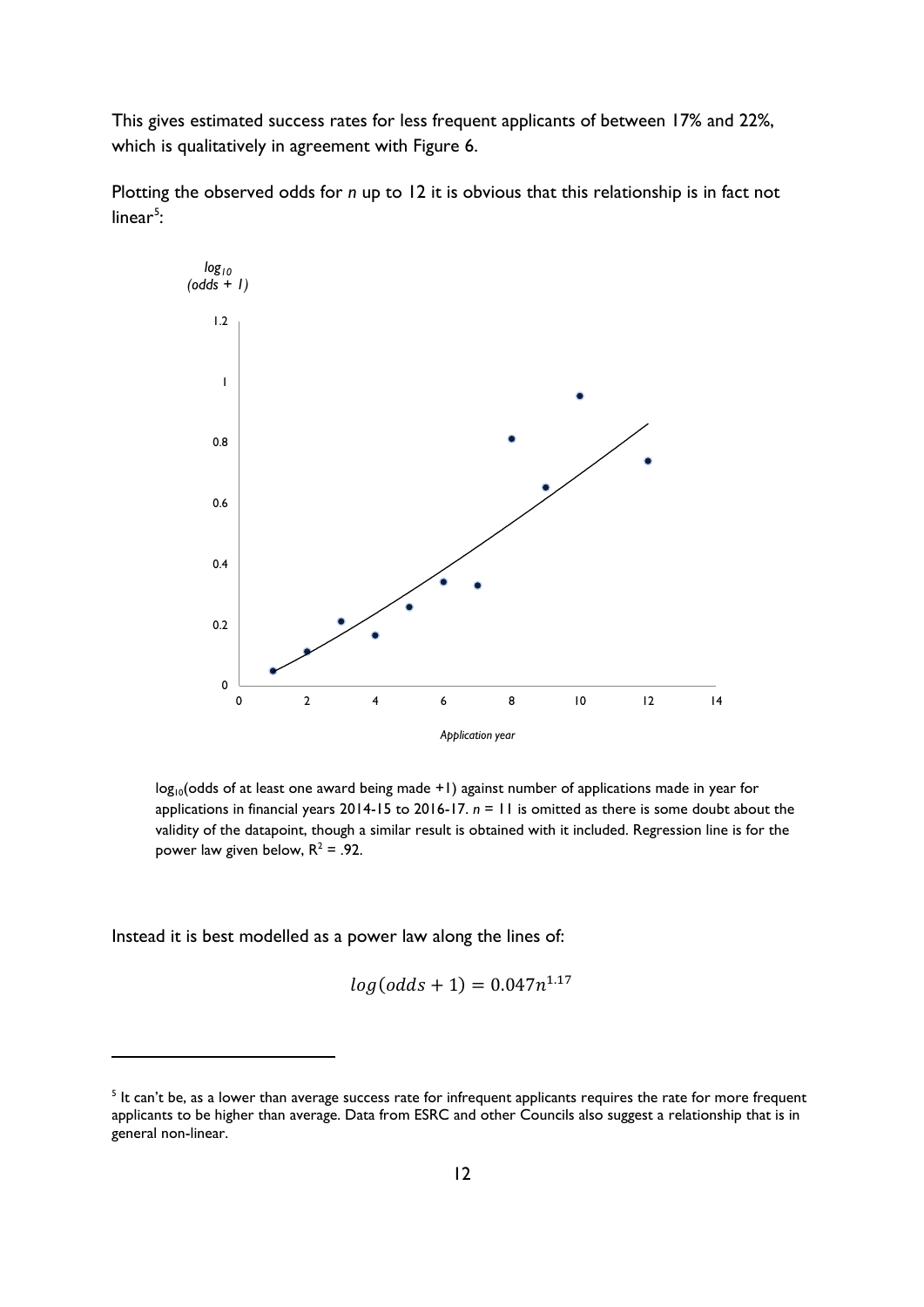Using this relationship we can estimate the experienced success rate for each application year category<sup>[6](#page-12-0)</sup>:

| <b>Applications</b>     | <b>Estimated success rate</b><br>(prevailing rate 24%) |
|-------------------------|--------------------------------------------------------|
| I                       | 10%                                                    |
| $\overline{2}$          | $\overline{1}$  %                                      |
| $\overline{\mathbf{3}}$ | 12%                                                    |
| $\overline{4}$          | 13%                                                    |
| 5                       | $\overline{1}3\%$                                      |
| 6                       | 14%                                                    |
| 7                       | 14%                                                    |
| 8                       | 14%                                                    |
| 9                       | 15%                                                    |
| $\overline{10}$         | $\overline{1}5%$                                       |
| $\overline{\mathsf{I}}$ | $\overline{15\%}$                                      |
| $\overline{12}$         | 15%                                                    |
| $\overline{13}$         | 15%                                                    |
| $\overline{14}$         | 16%                                                    |
| $\overline{15}$         | 16%                                                    |
| $\overline{20}$         | 17%                                                    |
| 25                      | 17%                                                    |
| $\overline{30}$         | 18%                                                    |
| $\overline{35}$         | 18%                                                    |
| 40                      | 18%                                                    |
| $\overline{45}$         | 19%                                                    |
| $\overline{50}$         | 19%                                                    |
| $\overline{55}$         | 19%                                                    |
| 60                      | 20%                                                    |

ROs that apply more frequently have higher success rates, but in general ROs with similar numbers of applications have similar success rates.

If these implied rates are used to produce a funnel-type plot of RO success rates in financial years 2014-15 to 2016-1[7](#page-12-1)<sup>7</sup>:

<span id="page-12-0"></span><sup>6</sup> Using the relationship:  $implied\ rate = 1 - \frac{1}{10^{an^{b-1}}}$  where *a* and *b* are the coefficients in the equation.

<u>.</u>

<span id="page-12-1"></span> As found in the analysis at http://www.esrc.ac.uk/files/about-us/performance-information/application-andsuccess-rate-analysis/